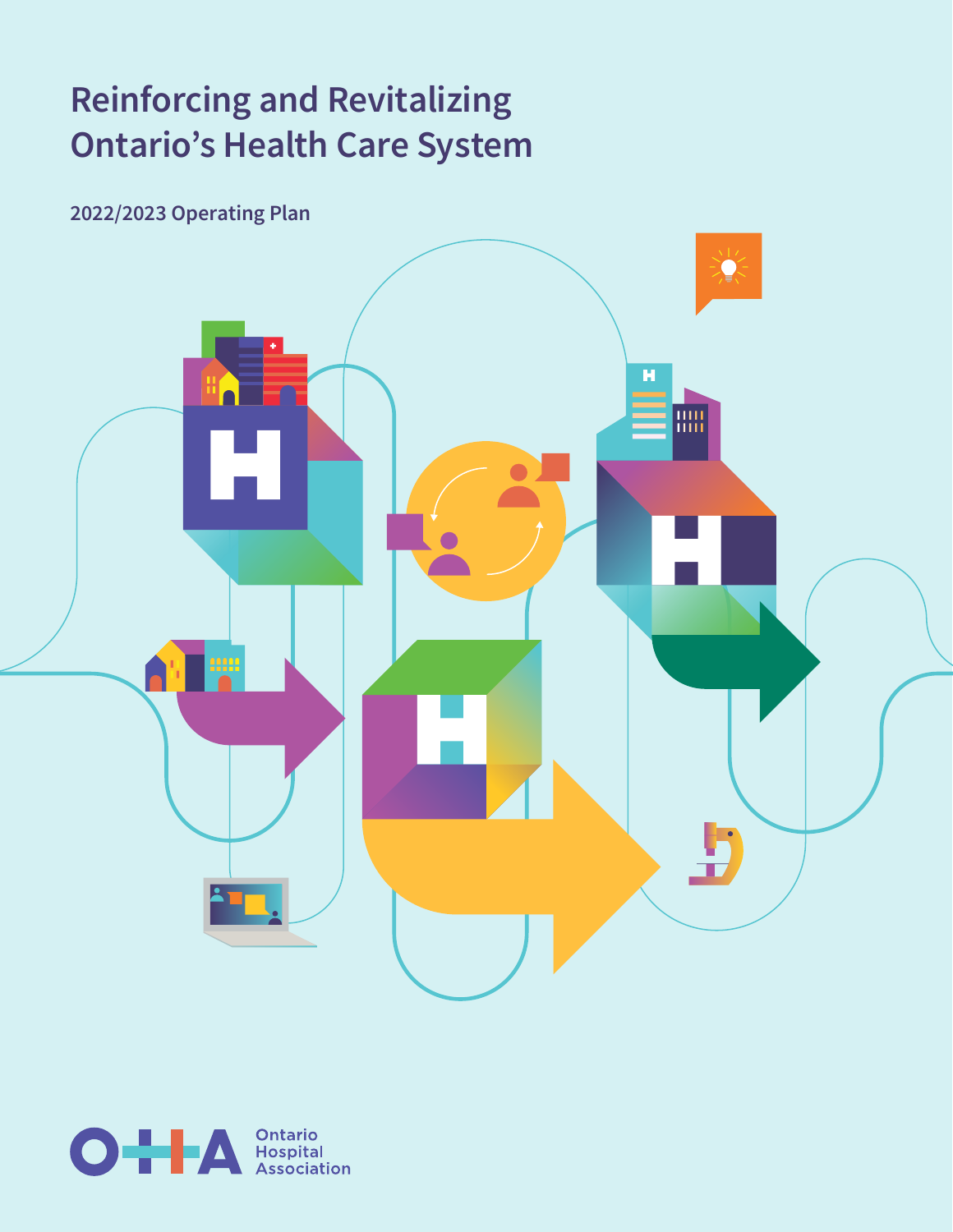# **Table of Contents**

| President and CEO's Message              | 1              |
|------------------------------------------|----------------|
| <b>OUR MEMBERS</b>                       |                |
| Advocacy                                 | $\overline{2}$ |
| Member Engagement and Knowledge Transfer | $\mathcal{P}$  |
| <b>Labour Relations and Benefits</b>     | 3              |
| Data and Analytics                       | 3              |
| <b>OUR SYSTEM</b>                        |                |
| <b>Thought Leadership</b>                | $\overline{4}$ |
| <b>Funding Methodologies</b>             | 4              |
| <b>OUR ORGANIZATION</b>                  |                |
| People, Relationships, Practices         | 5              |
| 2022/23 Budget                           | 6              |
| <b>How We Track Our Performance</b>      |                |
|                                          |                |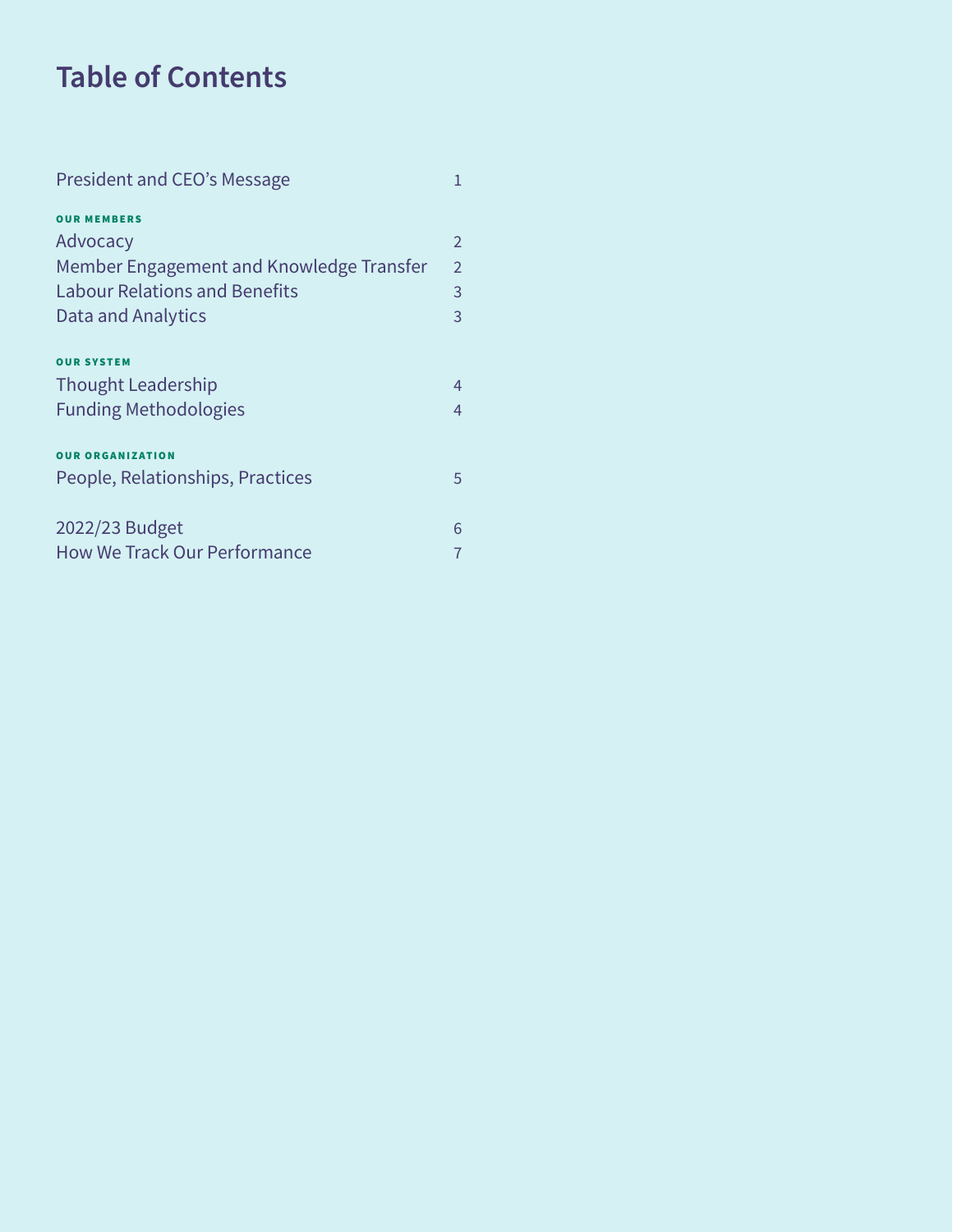# Reinforcing and Revitalizing Ontario's Health Care System **President and CEO's Message**

Over the past year, Ontario's hospitals have continued to step up and serve as the anchor of the pandemic response. Organizations, leaders and teams have demonstrated extraordinary dedication, innovation and resilience, even under the most punishing conditions. It is impossible to overstate the difference hospitals have made to their patients, partners, communities and province.

At the OHA, it has been our great honour to do our part to serve our members, the broader health system, and the public. We continued to adapt every aspect of our work to respond to the most pressing needs of hospitals in a rapidly changing environment. With the passage of time, we are turning our minds to the recovery ahead. This involves asking two important questions: "What do hospitals need to regain stability and catch-up in the aftermath of the pandemic?" and "What can we learn from our experiences to build a stronger health system for the future?"

In the months ahead, the OHA will continue to strongly advocate for investments and actions required for clinical and financial recovery. Ahead of the general election in June, we are also ensuring a number of key post-pandemic policy priorities are ready for consideration by the newly elected government, based on consultation with members and lessons learned from COVID-19. In addition, a public-facing communications campaign will reinforce community support for hospitals and encourage Ontarians to move beyond the divisive rhetoric of the past two years.

At the same time, the OHA is taking important steps to strengthen our own capacity to serve hospitals and effect change in the broader health system. In November 2021, the OHA Board of Directors approved an extension of our current Strategic Plan until October 1, 2022, to coincide with the launch of our next plan. Under the guidance of a special committee, work is well underway to articulate a bold, strategic role for the OHA moving forward.

In the coming year we will also continue progress on several new and important sector-wide initiatives:

- We will advance ambitious new mandates in health research and education.
- We will continue our joint effort with HIROC Management Limited to pursue a new model for the delivery of employee group benefits.
- We will continue to expand and evolve our Data and Analytics offerings, including growing Integrated Decision Support (IDS) and launching a modernized patient experience survey.
- We will closely align with the recently launched Proximity Institute as they enable effective leadership in Ontario hospitals.

Together with our members, our aim is to reinforce hospitals in the aftermath of the pandemic and take strategic action to revitalize the sector and broader health system for the future. If you have any questions, please contact me at **[adale@oha.com](mailto:adale%40oha.com?subject=)** or Hazim Hassan, Vice President, Business Planning and Strategy, at **[hhassan@oha.com](mailto:hhassan%40oha.com?subject=)**.

Sincerely,

**Anthony Dale** President and CEO Ontario Hospital Association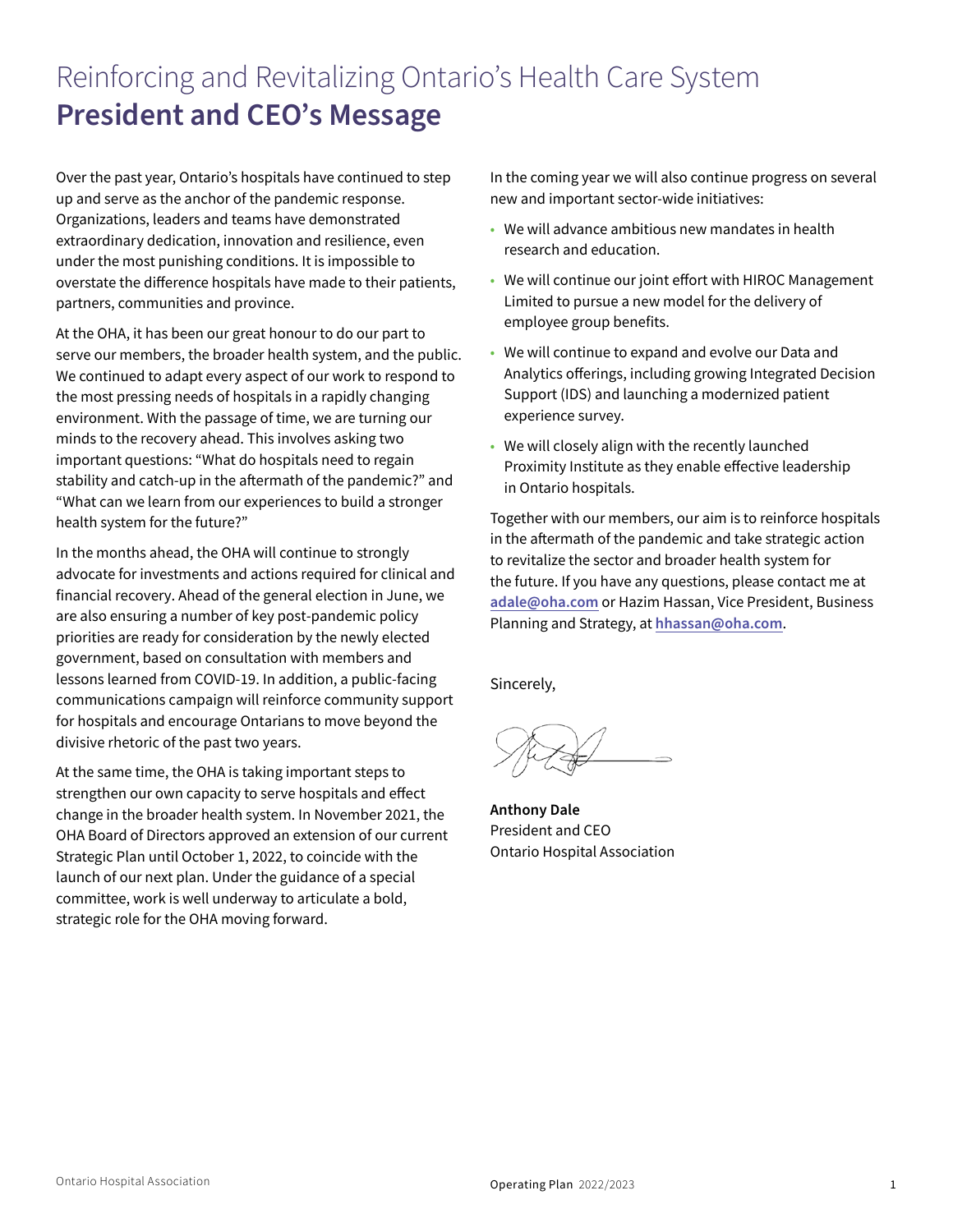### **Our Members**



#### **Advocacy**

A clear advocacy priority for the OHA in the aftermath of the pandemic will be calling for the investments necessary for immediate clinical and financial recovery, and a national conversation about the longstanding capacity issues it exacerbated across the health system. The lead-up to the provincial election in June and subsequent transition period will provide an opportunity to initiate a dialogue on what else is needed to strengthen the health care system post-pandemic, including addressing health human resources challenges, improving access to care for vulnerable populations, and accelerating system integration.

On these and a range of other issues, the OHA will continue to represent and support our members through legal analysis and advice, public policy grounded in evidence-based research, advocacy and communications. Our work will be informed by a population health and equity lens, involve close collaboration with partners in other sectors, and address pressing issues of the moment – such as the development of a new accountability regime for hospitals – as well as emerging issues still around the corner.

Following extensive consultation with members, we are also looking forward to advancing the research and education mandates in the coming year, guided by the following vision statements:

- Health research: "A fully integrated health research and care delivery system across Ontario that drives sustainable and transformational science, clinical excellence, health equity and an agile, diverse workforce of scientists and innovators."
- Education: "Collaborate inside and outside hospital walls to educate and train the health professionals that Ontario needs to deliver exceptional patient care and build a high-performing health care system."

#### **Member Engagement and Knowledge Transfer**

Member engagement has always been at the core of the OHA's service to hospitals. As part of our strategic plan renewal and work to implement lessons learned during the pandemic, an extensive review and consultation process established new principles for high-value engagement and knowledge transfer. Priorities during this process were keeping members well-informed, balancing a two-way flow of information, and considering the best ways to connect members with each other and with the OHA.

In the coming year, we will continue to evolve this network approach that modernizes our member councils and leverages the power of collective and purpose-driven dialogue when we convene all OHA members together. This modernization will make our networks more timely, nimble and collaborative, taking advantage of technology and best practices to balance virtual and in-person gatherings. The OHA will likewise work to optimize the foundational aspects of engagement and strategic knowledge transfer, including our web and digital platforms, as well as staffing, skills and resourcing.

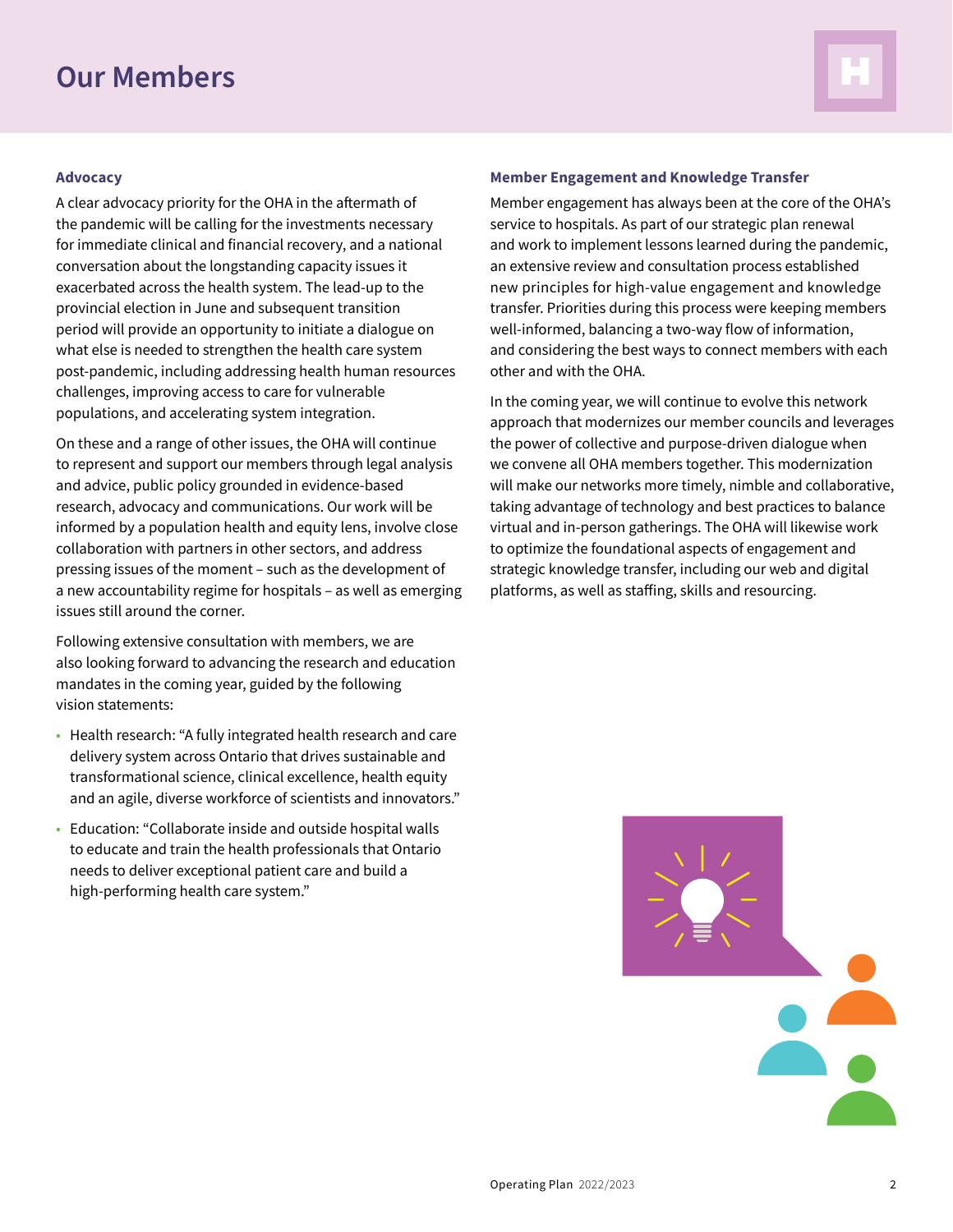#### **Labour Relations and Benefits**

Dedicated front-line health professionals are the core of health service delivery, and staffing costs make up the bulk of a hospital's budget. In the coming year, we will continue to deliver enormous benefit to the health system by bringing hospitals together to negotiate on a province-wide basis. The Board's Standing Committee for Labour Relations will guide our efforts to seek affordable and responsible collective agreements. The OHA will:

#### **Labour Relations**

- Conclude the 2021 round of negotiations for renewal collective agreements with CUPE, SEIU, and Unifor and coordinate the arbitration process for resolving disputes arising from the local bargaining process on behalf of Participating Hospitals.
- Conclude the 2022 round of negotiations for a renewal collective agreement with OPSEU and coordinate the arbitration process for resolving disputes arising from the local bargaining process on behalf of Participating Hospitals.
- Commence preparations for the negotiation of a renewal collective agreement with ONA.
- Continue to coordinate and lead central pay equity projects for ONA and OPSEU with the assistance of the Steering and Job Evaluation Committees.

#### **Benefits**

- Continue to work with HIROC Management Limited to jointly implement a province-wide model for the delivery of hospital employee group benefits, including by engaging closely with hospitals, developing a funding strategy, and establishing a new not-for-profit entity.
- Provide value-add services to current Benefits Plan Members to ensure we continue to meet their needs.

#### **Data and Analytics**

In the coming year, the OHA's Data & Analytics division will continue to build new tools and provide hospitals with access to new and refreshed datasets to meet emerging needs, as measured by an increase in adoption and use of the tools over time. This includes maintaining current data on the ongoing HR and staffing pressures in hospitals, as presented in our health human resources dashboards, and expanding the current suite of finance applications.

We will launch a new Patient Experience Measurement Services contract in April, with a strong focus this year on transitioning hospitals and the new vendor to changes in technology and services that promise to modernize this important driver of quality improvement.

Finally, OHA's Integrated Decision Support (IDS) team will begin the year with the release of an upgraded platform, including embedding Tableau Explorer for subscribers. In its second year since joining the OHA, the IDS team will continue to expand its community of subscribers across the province and into more sectors, with a focus on supporting user analytics, integrated care initiatives and Ontario Health Teams.

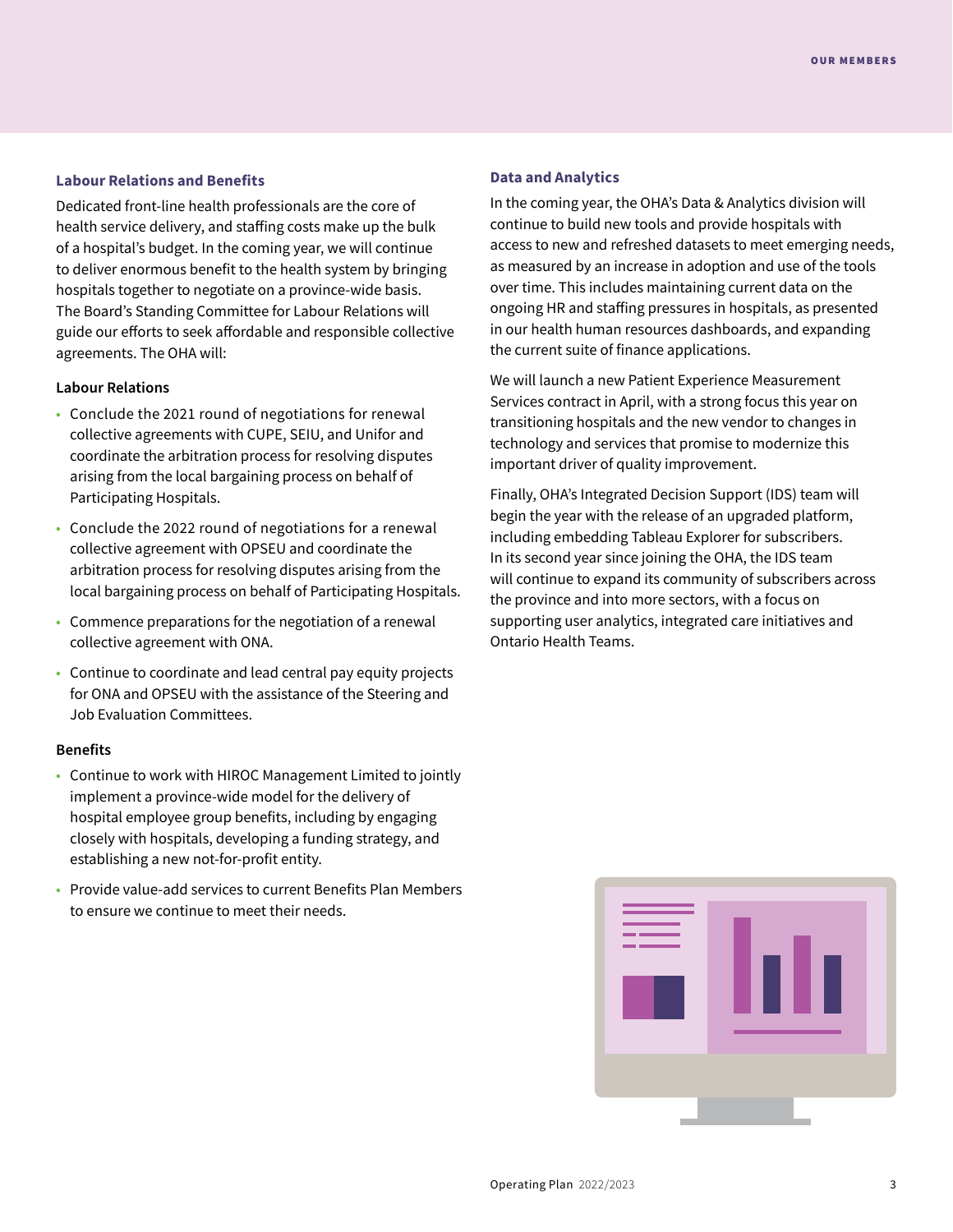### **Our System**

#### **Thought Leadership**

As we responded to the immediate needs of members during the pandemic, the OHA was also working to collect the experiences and insights of hospitals. In the months and years ahead, we will use the lessons learned from COVID-19 to encourage policy and system change that would build a stronger and more resilient health system for the future, ensuring the hospital perspective is well-represented.

In the coming year, our post-pandemic policy and advocacy work will emphasize three areas:

- A renewed focus on access to care in hospitals and across the continuum, especially for historically underserved and other populations that were disproportionately impacted by COVID-19.
- The need for a provincial strategy, increased funding and practical solutions to bolster the health workforce, in light of the enormous health human resources challenges in hospitals and across the health system.
- Leveraging member insights to encourage acceleration in health system integration and improvements to the Ontario Health Team model, particularly in terms of governance, funding, and labour.

In addition, we will continue our work on enhancing the relationship between hospitals and physicians, with a closer examination of the correlation between clinical burnout and physician engagement post-pandemic. We will expand access and uptake of the physician engagement, culture and well-being survey to enhance opportunities for organizational learning and improvement.

Lastly, we will promote greater awareness of population health, especially in light of the gaps in health equity and care exposed by the pandemic. The OHA will build on its foundational work in knowledge-sharing, including an online resource page and best-practice features, and engagement with members and system leaders in this area.

#### **Funding Methodologies**

In the coming year, the OHA will continue to work with the Ministry of Health, Ontario Health and system partners to shape the province's funding methodologies, with a particular focus on challenges related to the impacts of COVID-19, hallway medicine, and the expectation that hospitals continuously improve their operational efficiency and clinical effectiveness.

We will continue to provide evidence-based advice and support to the renewed Hospitals Advisory Committee (HAC) on the development and implementation of patient-based funding methodologies, including for integrated care, quality-based procedures, specialized services, and a new pay-for-quality approach to schizophrenia care.

COVID-19 has increased hospital expenses in a number of ways, and the coming year will allow us to identify and quantify those which will be ongoing and contribute to the new cost of doing business. The OHA will continue to advocate for and dedicate resources to addressing the funding challenges hospitals face, encouraging stability and facilitating transparency and knowledge transfer to the field.

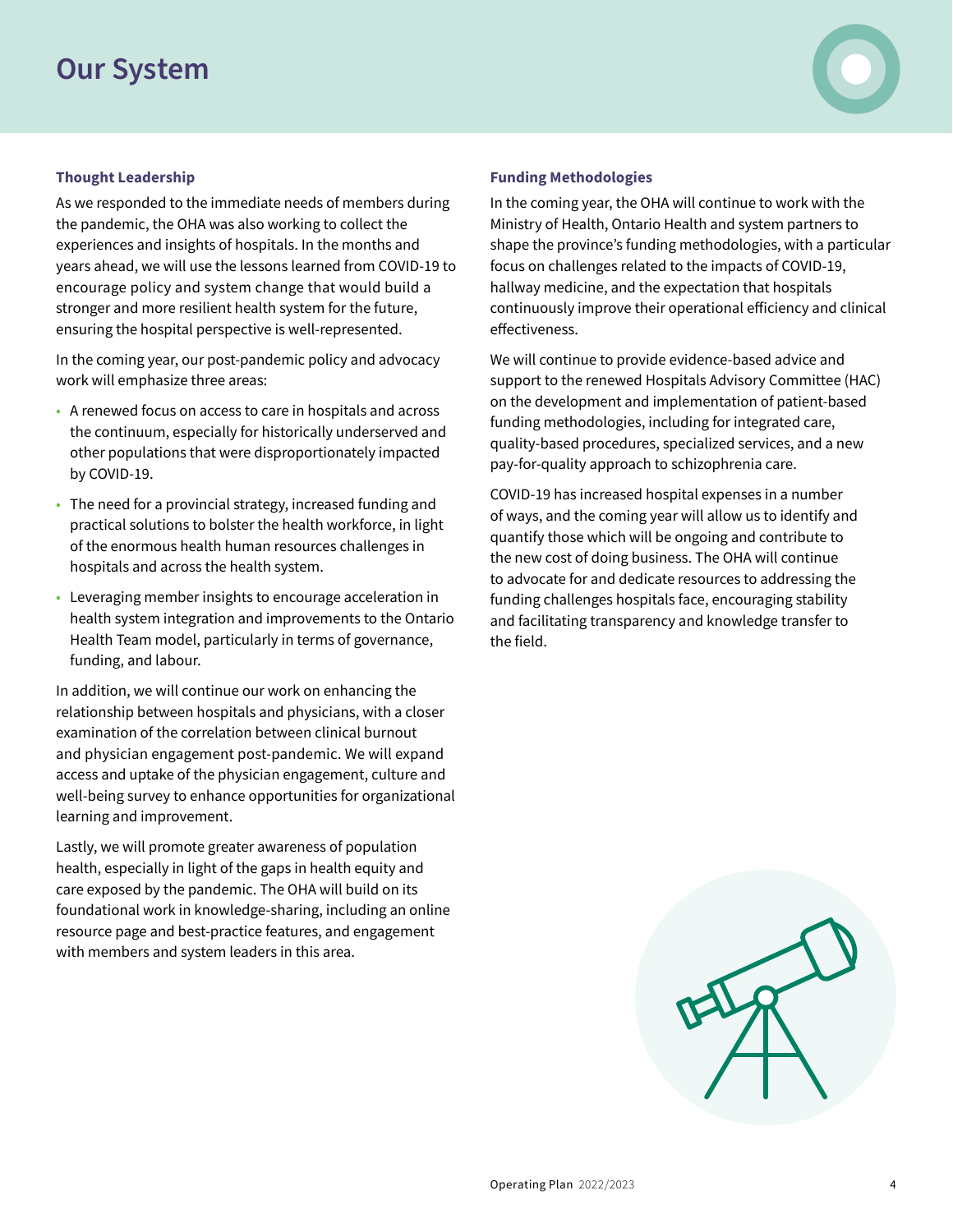# **People, Relationships, Practices**

OUR ORGANIZATION

Efforts to modernize the OHA's operations and practices over the last several years laid a foundation that allowed us to support our members when they needed it most. With remote work running smoothly, we are looking ahead to implementing a new workplace strategy and continuing to evolve our IT infrastructure. In addition, our focus on maintaining staff resiliency and a strong culture will enable us to foster important relationships with our key system partners and implement strategies aligned with our commitment to enhance corporate responsibility. In the coming year the OHA will:

#### **People**

- Establish an internal diversity, equity and inclusion working group committed to maintaining a supportive culture which is inclusive and fair, and where the uniqueness of each person is respected.
- Deepen our collective understanding of anti-Black and anti-Indigenous racism through opportunities for traditional learning, personal reflection, and ongoing dialogue.
- Support the evolving modern work structure while striving to attract and retain high-skilled talent in a competitive labour market.
- Provide an environment where health and wellbeing are actively promoted, people feel engaged with the OHA, and their contributions are recognized.

#### **Relationships**

The success of the OHA is predicated on strong relationships with several key stakeholders, including our affiliated entities.

- Through the OHA's HOOPP Secretariat, the Board and management will strengthen the association's stewardship of an independent Healthcare of Ontario Pension Plan. This includes strategically aligning with HOOPP and the Settlor organizations on the pension accounting treatment of HOOPP and working closely with the new OHA Caucus Lead Trustee to further strengthen ties with HOOPP Board going forward.
- We are also excited to support the launch of the Proximity Institute, a new venture dedicated to enabling effective leadership at the most senior level in Ontario hospitals. Proximity's focus on the priorities that matter most to hospital leaders is complementary to OHA's purpose.

#### **Practices**

Through a series of internal engagements and external consultations with industry experts, the OHA has determined that the remote work environment is here to stay. The key to success is creating a unique structure that fits with the organization's culture and objectives. For the OHA, that means a hybrid structure that utilizes both the efficiency of remote work technology and the value of in-person collaboration. This new hybrid environment aims to maximize staff productivity and enhance the level of engagement with our members. To actualize this new model, the OHA will:

- Update and refresh our physical and virtual IT infrastructure to create a seamless experience when engaging with the OHA, whether you are "on-site" or "off-site."
- Fully conceptualize the future of the OHA's physical work environment and launch the hybrid model in the current OHA office infrastructure.
- Conduct an office space review that will determine the long-term plan for the OHA's office space, including a review of its location and physical infrastructure needs.

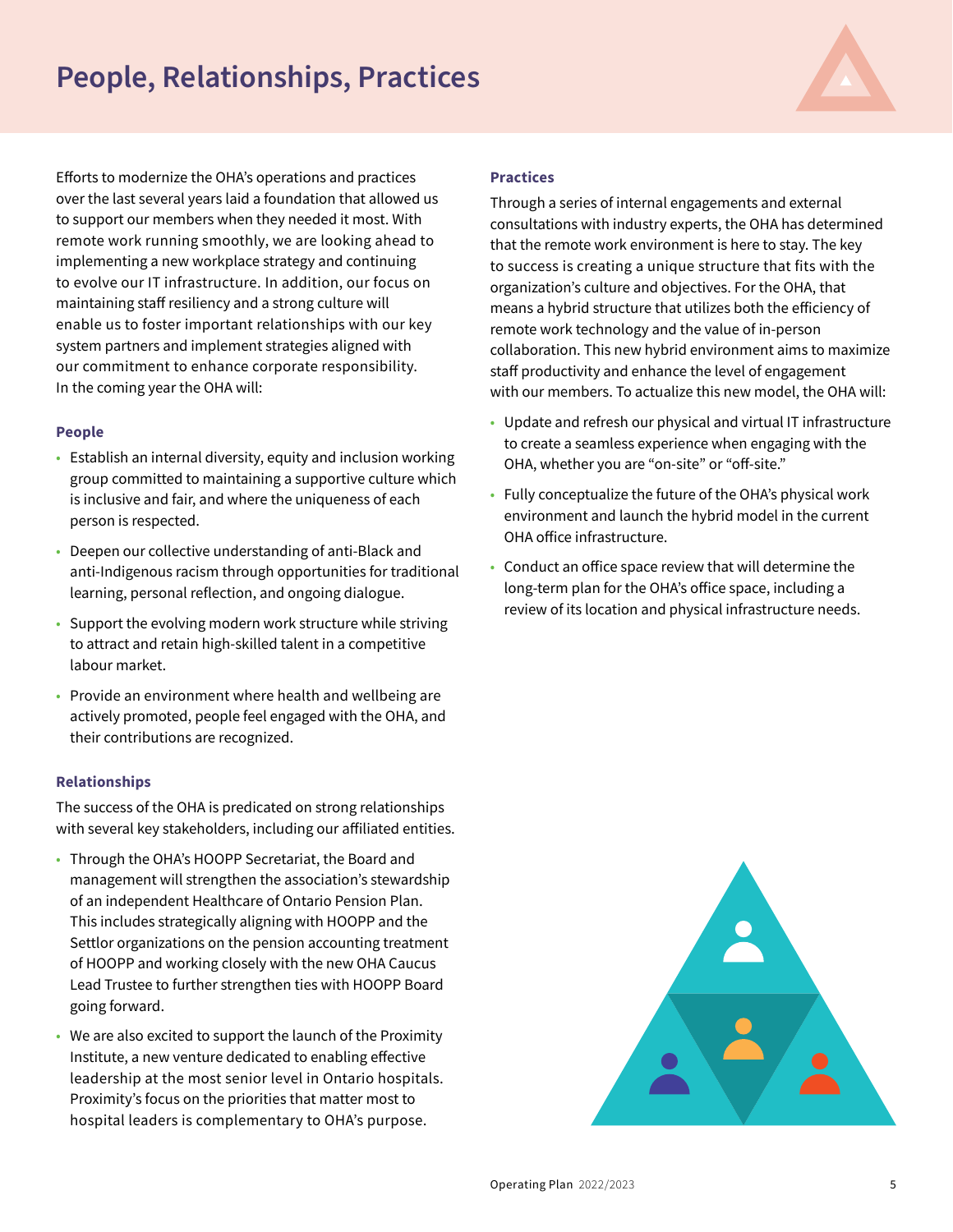### **2022/23 Budget**

The OHA's 2022/23 budget reflects substantial support to members as they enter the recovery phase of the pandemic. It also includes activities ahead of the upcoming provincial election, and major enhancements in our data and analytics offering.

The budget also reflects significant corporate and operational changes as we renew our strategic plan and continue to modernize our operations. We have prepared the 2022/23 budget recognizing that the launch of the new strategic plan will influence the OHA's direction in future years and may result in mid-year changes.

#### 2022/23 BUDGET

| <b>Revenues</b>                        |            |
|----------------------------------------|------------|
| Membership Revenue                     | 10,570,000 |
| Programs & Partnership                 | 3,101,000  |
| Investment Income                      | 2,918,000  |
| Data & Analytics                       | 2,632,000  |
| Strategic Investment                   | 1,160,000  |
| Member Engagement & Knowledge Transfer | 439,000    |
| <b>Other Revenue</b>                   | 2,027,000  |
| Total                                  | 22,847,000 |

| <b>Expenditures</b>                    |            |
|----------------------------------------|------------|
| Salaries and Benefits                  | 13,845,000 |
| <b>Staff Travel &amp; Education</b>    | 500,000    |
| <b>Board and Committee</b>             | 443,000    |
| <b>Rent and Occupancy</b>              | 2,870,000  |
| <b>Office Expenses</b>                 | 1,706,000  |
| <b>Professional Fees</b>               | 4,288,000  |
| Member Engagement & Knowledge Transfer | 401,000    |
| Total                                  | 24,053,000 |

#### BUDGET ANALYSIS

| <b>Revenues</b>              | 2022/23    | Q1/Q2<br>2022/23 | Q3/Q4<br>2022/23 |
|------------------------------|------------|------------------|------------------|
| Unrestricted                 | 16,486,000 | 8,256,000        | 8,230,000        |
| <b>Internally Restricted</b> | 3,260,000  | 1,518,000        | 1,742,000        |
| <b>Externally Restricted</b> | 3,101,000  | 1,610,000        | 1,491,000        |
|                              | 22,847,000 | 11,384,000       | 11,463,000       |

|                                     |            |                  | *This portion of the |
|-------------------------------------|------------|------------------|----------------------|
|                                     | 24,053,000 | 11,859,000       | 12,194,000           |
| Member Engagement & KT              | 400,000    | 355,000          | 45,000               |
| <b>Professional Fees</b>            | 4,288,000  | 2,385,000        | 1,903,000            |
| <b>Office Expenses</b>              | 1,706,000  | 854,000          | 852,000              |
| <b>Rent and Occupancy</b>           | 2,871,000  | 1.422.000        | 1,449,000            |
| <b>Board and Committee</b>          | 443,000    | 234,000          | 209,000              |
| <b>Staff Travel &amp; Education</b> | 500,000    | 266,000          | 234,000              |
| Salaries and Benefits               | 13,845,000 | 6,343,000        | 7,502,000            |
| <b>Expenses</b>                     | 2022/23    | Q1/Q2<br>2022/23 | 03/04<br>2022/23     |

*\*This portion of the budget may change upon the release of the OHA's new strategic plan.*



#### 2022/23 BUDGET

**Budget** 

The OHA will rely on its reserves and a strategic investment to fund the initiatives planned in the 2022/23 fiscal year. Projections for the reserve beyond 2022/23 have been withheld due to the pending release of our new strategic plan.